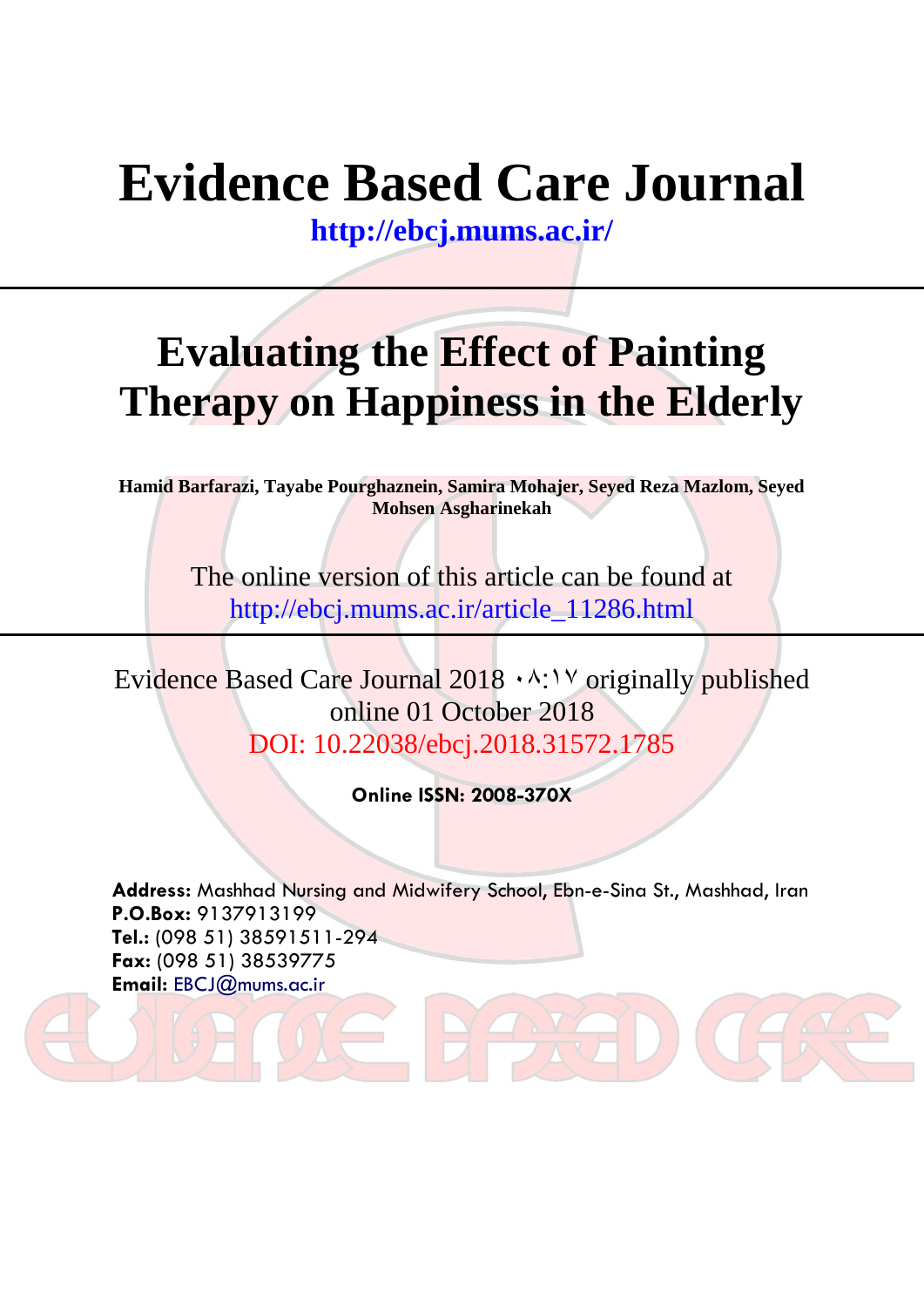

**Evidence Based Care Journal** 





### **Evaluating the Effect of Painting Therapy on Happiness in the Elderly**

Hamid Barfarazi<sup>1</sup>, Tayabe Pourghaznein<sup>2\*</sup>, Samira Mohajer<sup>3</sup>, Seyed Reza Mazlom<sup>4</sup>, Seyed Mohsen Asgharinekah<sup>5</sup>

**Received**: 06/05/2018 **Accepted**: 08/08/2018

Evidence Based Care Journal, 8 (3): 17-26

#### **Abstract**

**Background:** Reduced happiness is one of the consequences of aging. Happiness is a component of mental health that leads to life satisfaction and physical well-being.

**Aim:** This study aimed to evaluate the effect of painting therapy on the happiness of the elderly.

**Method:** This randomized clinical trial was conducted on 60 elderlies in 2017. The subjects were selected from two elderly care centers in Mashhad, Iran, through the convenience sampling method and randomly divided into two groups of intervention  $(N=30)$  and control  $(N=30)$ . The data collection tools included a demographic characteristics form, research unit selection questionnaire, Cognitive Short Questionnaire, and Oxford Happiness Questionnaire. In addition, 12 sessions of painting therapy (three 50-60-minute sessions per week) were performed. At the end of the intervention, the Oxford Happiness Questionnaire was completed again by the subjects of both groups. In addition, data analysis was performed in SPSS, version 21.

**Results:** In this study, the groups were homogenous in terms of demographic variables. In terms of mean happiness score before the intervention, no significant difference was observed between the intervention and control groups (55.6±2.1 vs. 57.6±5.0; P=0.06). However, after the intervention, the mean score of happiness was significantly higher in all its dimensions in the intervention group compared to the control group (P<0.001).

**Implications for Practice:** Painting therapy can be used as an effective intervention to increase happiness in elderly care centers and nursing homes.

#### **Keywords:** Elderly, Happiness, Painting therapy

- 1. Students Research Committee, MSc of Nursing, School of Nursing and Midwifery, Mashhad University of Medical Sciences, Mashhad, Iran
- 2. PhD Candidate and Instructor,<sup>a</sup> Nursing and Midwifery Care Research Center, Mashhad University of Medical Sciences, Mashhad, Iran.<sup>b</sup> Department of Medical-Surgical Nursing, School of Nursing and Midwifery, Mashhad University of Medical Sciences, Mashhad, Iran.
- 3. PhD Candidate and Instructor in Gerontological Nursing , <sup>a</sup> Nursing and midwifery care research center, Mashhad University of Medical Sciences, Mashhad, Iran. b Department of Medical- Surgical Nursing, School of Nursing and Midwifery, Mashhad University of Medical Sciences, Mashhad, Iran.
- 4. Instructor in Medical-Surgical Nursing, <sup>a</sup> Nursing and midwifery care research center, Mashhad University of Medical Sciences, Mashhad, Iran. b Department of Medical- Surgical Nursing, School of Nursing and Midwifery, Mashhad University of Medical Sciences, Mashhad, Iran.
- 5. Assistant Professor, Faculty of Education and Psychology, Department of Education, Ferdowsi University of Mashhad, Mashhad, Iran
- \* Corresponding author, Email: pourghazneint@mums.ac.ir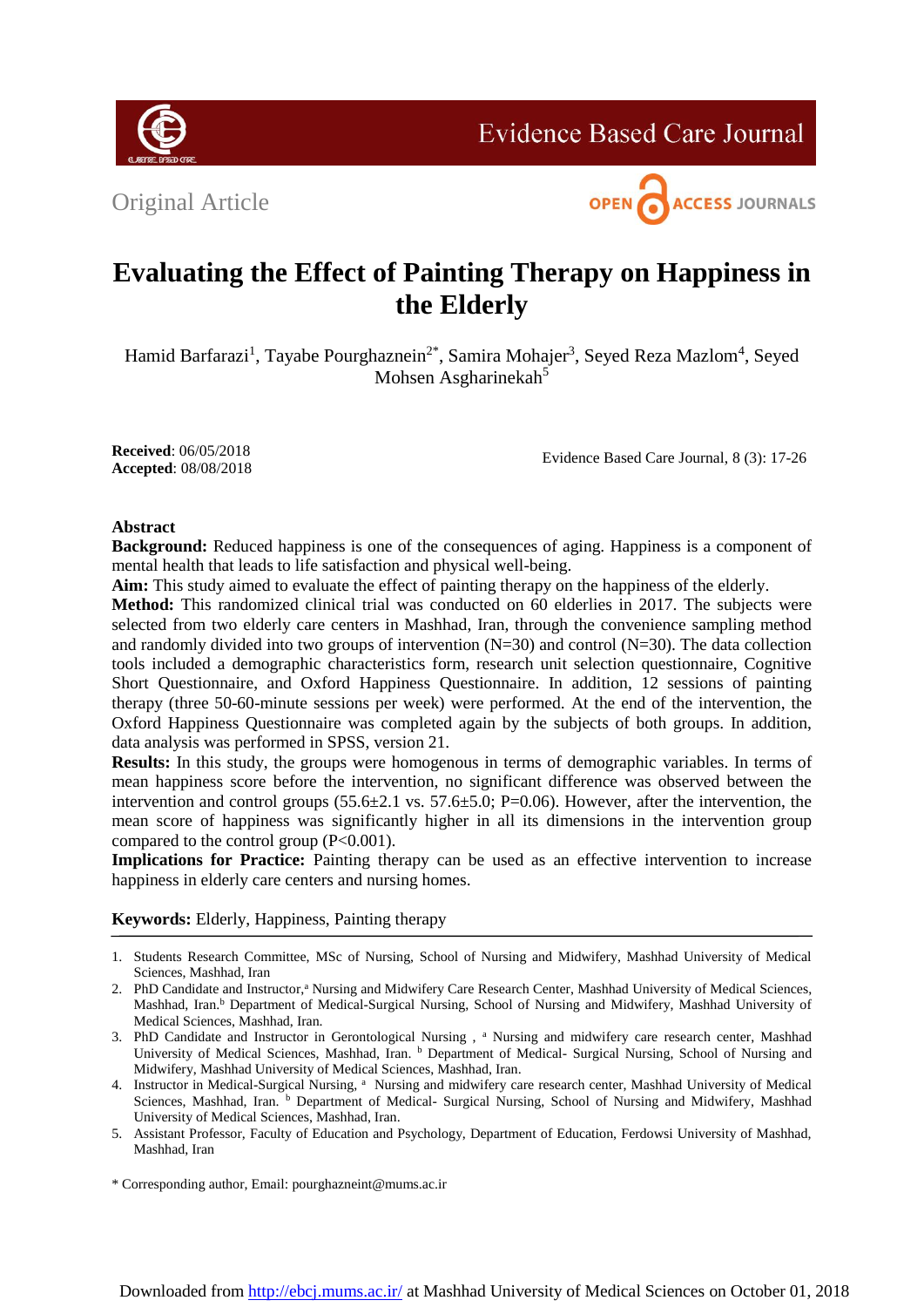#### **Introduction**

Longevity and aging of the world's population are among the important achievements of the 21st century. Currently, the trajectory of population growth has shifted from the explosive growth of children to the explosive presence of the elderly (1). Approximately 13% of the world's population is old, and this rate is expected to rise to 20% by 2030. It is also predicted that more than 10% of Iran's population will be constituted of elderlies by 2024, and 21-25% of the country's population will be old by 2050. The phenomenon of increased elderly population is one of the most important economic, social, and health challenges in the 21st century (2). In all the developed countries, planning for and helping the elderly to maintain health and to meet their needs is considered a social necessity (3). The global increase in the number of elderlies has led researchers and experts to emphasize the importance of focusing on the health of the elderly and providing the necessary facilities for special services in this area. Several psychosocial factors, such as lack of social roles, loss of independence, death of friends and relatives, increased isolation, financial constraints, and reduced physical and mental health, have a negative impact on the health of the elderly (4).

In recent years, researchers and authors have mostly focused on the broader concept of health, in a way that health is not just the absence of diseases now, and it involves mental, physical, social, and spiritual welfare as well. On the other hand, the works of Seligman et al. in the area of mental health created a new movement with the title "positive psychology" (5). In this area of science, the focus is more on the positive aspects of human beings, including talents, abilities, skills, and, especially happiness and how to live happily, which is a fundamental concept in this approach, rather than mental damages and disorders (6). Happiness is considered a positive inner experience and one of the mental health indicators that result from the cognitive and emotional evaluation of individuals from their lives. This area has attracted the attention of many psychologists in the last three decades (7). One of the consequences of aging is decreased happiness. In this regard, the World Health Organization (WHO) has emphasized happiness as a health component. In addition, concepts such as satisfaction with life and oneself and well-being are among the WHO's indicators in defining mental health associated with positive emotions, such as pleasure, peace, joy, and happiness  $(8)$ .

There are several definitions for happiness; according to Veenhoven (2002), happiness is the degree to which an individual judges the overall quality of his/her own life-as-a-whole favorably (9). Happiness is one of the most important and influential variables in human life and gives meaning to life to some extent (10). The most important personality traits of happy people are having positive emotions and high self-esteem (11). Research shows that happiness, regardless of its acquisition method, can improve physical health. Happy people are those who feel more secure, make decisions more easily, have a more cooperative spirit, and are more satisfied with those who live with them (12). With proper planning, the elderly can enjoy a happy, productive, and enjoyable life. Among the programs that directly relate to the mental health of the elderly, we can refer to a variety of psychotherapy methods that play an effective role in promoting the health of the elderly (13). There are several approaches to control and prevent these problems in the elderly, including painting therapy (14).

Participation of the elderly in organized art activities in a friendly environment is one of the key elements in improving the quality of life and general health and, consequently, reducing disability in old age. In addition to focusing on the rights of these people, this approach can be beneficial in maintaining social order and improving the quality of life in this population group (15). The concept of quality of life has been considered an important indicator for evaluating individual health, judging the physical and mental health of the elderly, and finding the main problems in various aspects of their lives (16). According to Ghasemi et al. (2017), the implementation of selfmanagement education program improved social performance, role-play, independence, general health, and quality of life in the elderly (17). Those elderlies who require the help of others in their everyday lives have a lower quality of life and, in fact, have many signs that demonstrate their need for care.

Given the fact that the elderly are considered to be among the most vulnerable groups in the society due to their age and reduced abilities, it is crucial to evaluate the factors affecting their quality of life. One of these factors is artistic activity, the purpose of which is to raise the level of quality of life and interpersonal communication (16). Art therapy is one of the methods to treat mental and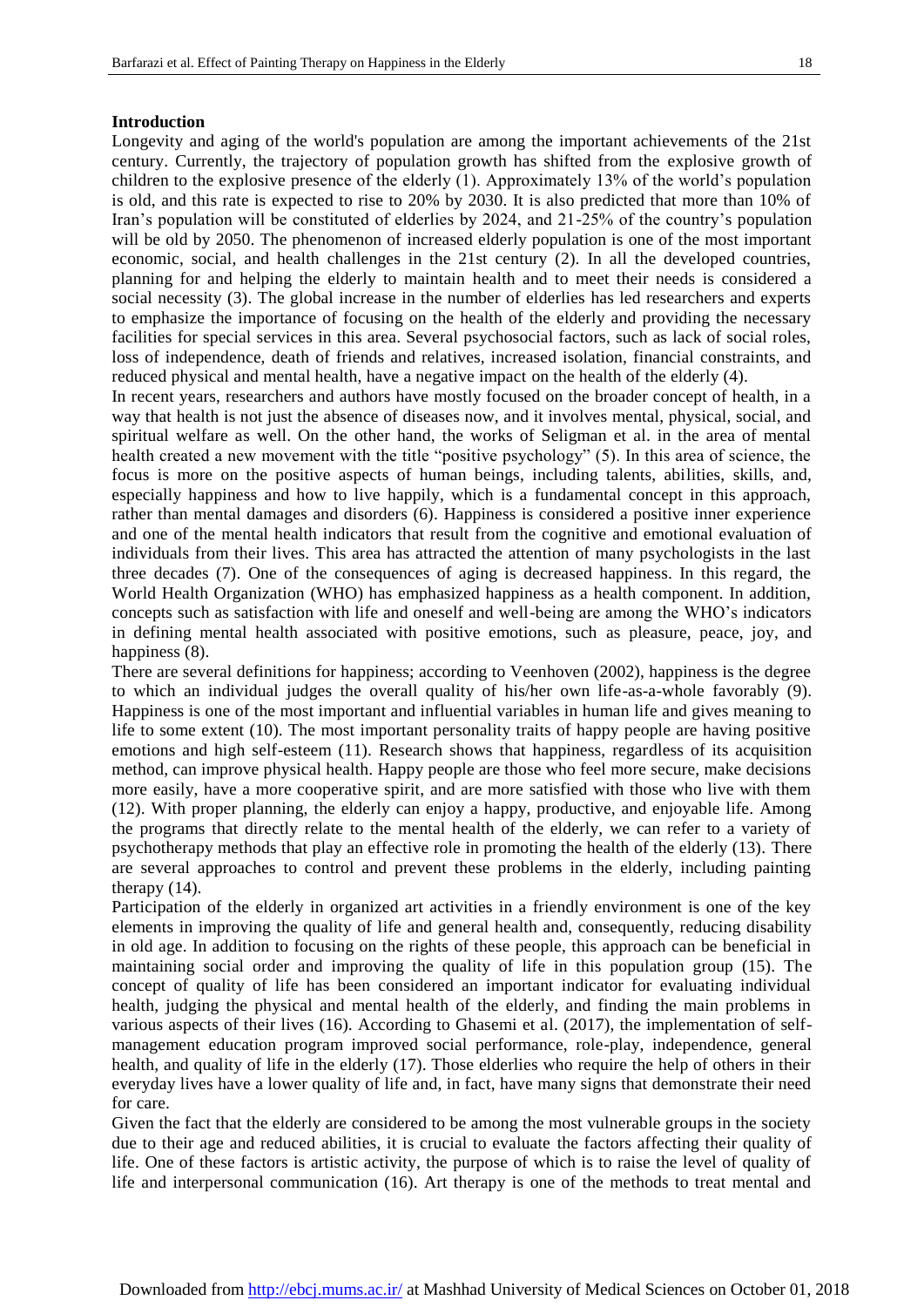psychological problems, and it has taken steps toward the improvement of internal development of individuals and rehabilitation of patients with mental and physical disabilities. In art therapy, an opportunity is provided for individuals to express their thoughts and feelings and communicate with others (18). The first tool of art therapy is painting. In fact, painting opens the door for using other artifacts. Painting therapy is a profession of mental health that uses the creative process of making and producing art in order to improve the physical, mental, and emotional well-being of individuals at all ages.

The process of art therapy can be used to overcome limitations. Psychotherapy may be uncomfortable for a person in need to speak, and people may not be able to express their feelings in this method. Painting therapy is a way through which one can travel inside people without the need for excessive speaking (14). Painting therapy offers a better understanding of oneself, reduces tensions between people, increases self-esteem, and consequently, improves the social abilities and capacities of individuals. Art-related interventions can increase general health and lead to a lower number of referrals to a physician (19). In a research conducted on Korean elderlies residing in America, painting therapy decreased negative emotions, improved self-confidence, and reduced the anxiety of the participants (20).

After review of the literature, it was concluded that reduced happiness in the elderly is one of the challenges of their mental health and a criterion for the decreased quality of life in this period of life. Therefore, it is crucial to find ways to increase happiness, especially in the elderly. It seems that instead of paying attention to depression and pain in the elderly, we can take effective steps toward improving mental health and life satisfaction in this group of people by focusing on increasing their happiness. The level of happiness is low in the elderly, which can play a major role in the lives of these individuals and their relatives. Painting therapy is a proper approach in geriatric nursing, which aims to improve the mental health of these individuals at various prevention, care, and rehabilitation stages as a low-cost and acceptable nursing technique with almost no complications. With this background in mind, we aimed to evaluate the effect of painting therapy on the happiness of the elderly. It is notable that no research has been conducted in this area to this day.

#### **Methods**

This randomized clinical trial was conducted on the elderly in a healthcare center and a nursing home in Mashhad, Iran, in 2017. At first, we obtained the approval of the regional ethics committee of Mashhad University of Medical Sciences. The research population constituted of the elderly visiting to the healthcare center of Danesh Amouz and nursing home of Neshat. Subjects were selected through non-randomized convenience sampling and were divided into two control and intervention groups.

The inclusion criteria included age of  $\geq 60$  years, a minimum score of seven in the abbreviated mental test (AMT), lack of diagnosis of disabling acute or chronic diseases (e.g., renal diseases, cancer, and heart failure), lack of consumption of psychiatric medications, and no drug abuse. The exclusion criteria were unwillingness to participate in the study, more than three absences from the intervention sessions, death, diagnosis of acute diseases, and hospitalization during the research, which prevented the presence of individuals in the sessions.

Data were collected using a demographic characteristics form, research unit selection questionnaire, the Abbreviated Mental Test (AMT), and Oxford Happiness Questionnaire. AMT designed by Hodkinson in 1972 is a 10-item scale for the fast detection of dementia in the elderly. At a cut-off point of seven, this questionnaire makes a distinction between normal and abnormal situations (21). The short version of the Cognitive Disorders Questionnaire was evaluated in 2080 individuals, demonstrating the high sensitivity (0.81) and capability (0.84) of the test in detecting cognitive disorders in those who received scores below seven (22). On the other hand, the Oxford Happiness Questionnaire contains 29 items with four alternatives, each being allocated a score of 0-3. The minimum and maximum scores of the scale are 0 and 87, respectively, with higher scores indicating more happiness.

The five dimensions of this questionnaire include life satisfaction, self-esteem, subjective well-being, satisfaction, and positive mood. Reliability and validity of the scale have been reported at a favorable level in various studies in Iran. For instance, Alipour and Agah Haris (2007) evaluated the validity of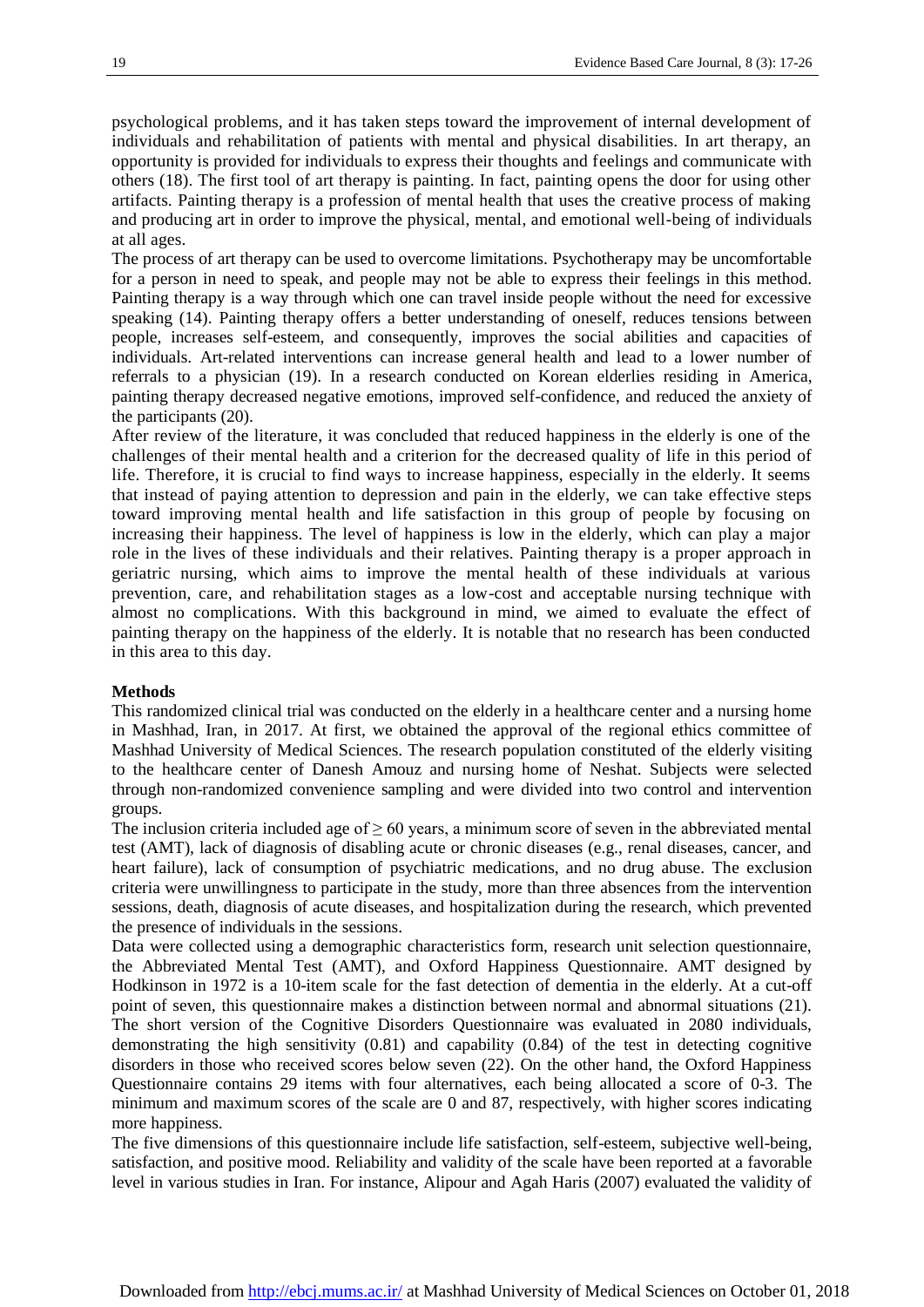the questionnaire among 369 individuals. According to their results, all the 29 items of the inventory had a high correlation with the total score. In addition, Cronbach's alpha of the instrument in that study was estimated at 0.91. Convergent and divergent validity of the questionnaire were confirmed as well, and results were indicative of proper reliability and credibility of the test for scoring happiness in the Iranian society (23). Given the fact that the major variables of the research are of quantitative type, the sample size was determined based on comparison of the means of the two societies and using relevant studies. In this regard, the sample size was estimated at 20 cases per group according to the research by Majzoubi et al. (2012) and based on the mean comparison formula with Cronbach's alpha of 0.95 and test power of 80%. However, considering sample loss, 30 subjects were enrolled in each research group (n= 60 participants in total).

For more coordination, the intervention group was divided into 7-10-member groups. Following that, painting subject was determined in the intervention sessions based on the implementation schedule of the painting therapy program (Table 1). In total, twelve 50-60-minute painting therapy sessions were held (three sessions per week). During the first five minutes of each session, the participants discussed the topic and then painted it for a period of 40-50 minutes. At the end of the session, the subjects expressed their feelings about the painting and talked about the selected topic for 15-20 minutes. On the other hand, the control group performed the routine activities, which were implemented by the subjects of the intervention group as well. These activities included monthly check-ups, psychology classes, educational classes for the elderly on a weekly basis, sport, educational and leisure classes, physiotherapy sessions, and speech therapy. Simultaneously, four lectures were held for the subjects of the intervention and control groups in the form of one 30-45-minute session per week to cover the subject of achieving happiness. In the end, the Oxford Happiness Questionnaire was completed by all the participants one more time.

| Session | Type of activity                                              | Implementation method                                                                                                                                                                                           |
|---------|---------------------------------------------------------------|-----------------------------------------------------------------------------------------------------------------------------------------------------------------------------------------------------------------|
| 1       | Painting and coloring in<br>frame with colored pencils        | Participants are asked to draw a frame on a white sheet and each<br>person connect a point from one side of the frame to the other side,<br>and then guess and complete the shapes formed by drawing the lines. |
| 2       | Teaching painting to each<br>other on paper and<br>whiteboard | With an example, the participants were asked to teach painting to<br>others (in any desired form).                                                                                                              |
| 3       | Free painting                                                 | The participants were asked to paint freely.                                                                                                                                                                    |
| 4       | Painting with geometric<br>shapes                             | Geometric shapes were drawn on colored sheets provided for the<br>participants, who were asked to paint the shapes by gluing them to<br>each other.                                                             |
| 5       | Painting with spray and<br>stereotype                         | The participants were required to paint something on the sheet, cut it<br>out with scissors, and make it a stereotype. Then, they were asked to<br>paint it on the banners installed on the wall using a spray. |
| 6       | Painting the favorite place                                   | The participants were asked to paint their most favorable place and<br>talk about it at the end of the session.                                                                                                 |
| 7       | Painting the best memory                                      | The participants were required to paint their best and sweetest<br>memory and talk about it at the end of the session.                                                                                          |
| $\,8\,$ | Painting on tools                                             | One clay glass was provided for each participant to paint on it.                                                                                                                                                |
| 9       | Painting shadows                                              | The participants were asked to paint the shadow on an object<br>(anything desired) and then guess the object in groups.                                                                                         |
| 10      | Painting the nature and<br>storytelling                       | The participants were required to paint their favorite nature and tell a<br>story about it.                                                                                                                     |
| 11      | Comparing oneself to an<br>object and painting it             | The participants were asked to compare themselves to an object and<br>paint it. Then, they were required to explain the comparison.                                                                             |
| 12      | Painting wishes                                               | The participants were asked to paint their wishes and talk about them.                                                                                                                                          |

**Table 1. Painting therapy sessions**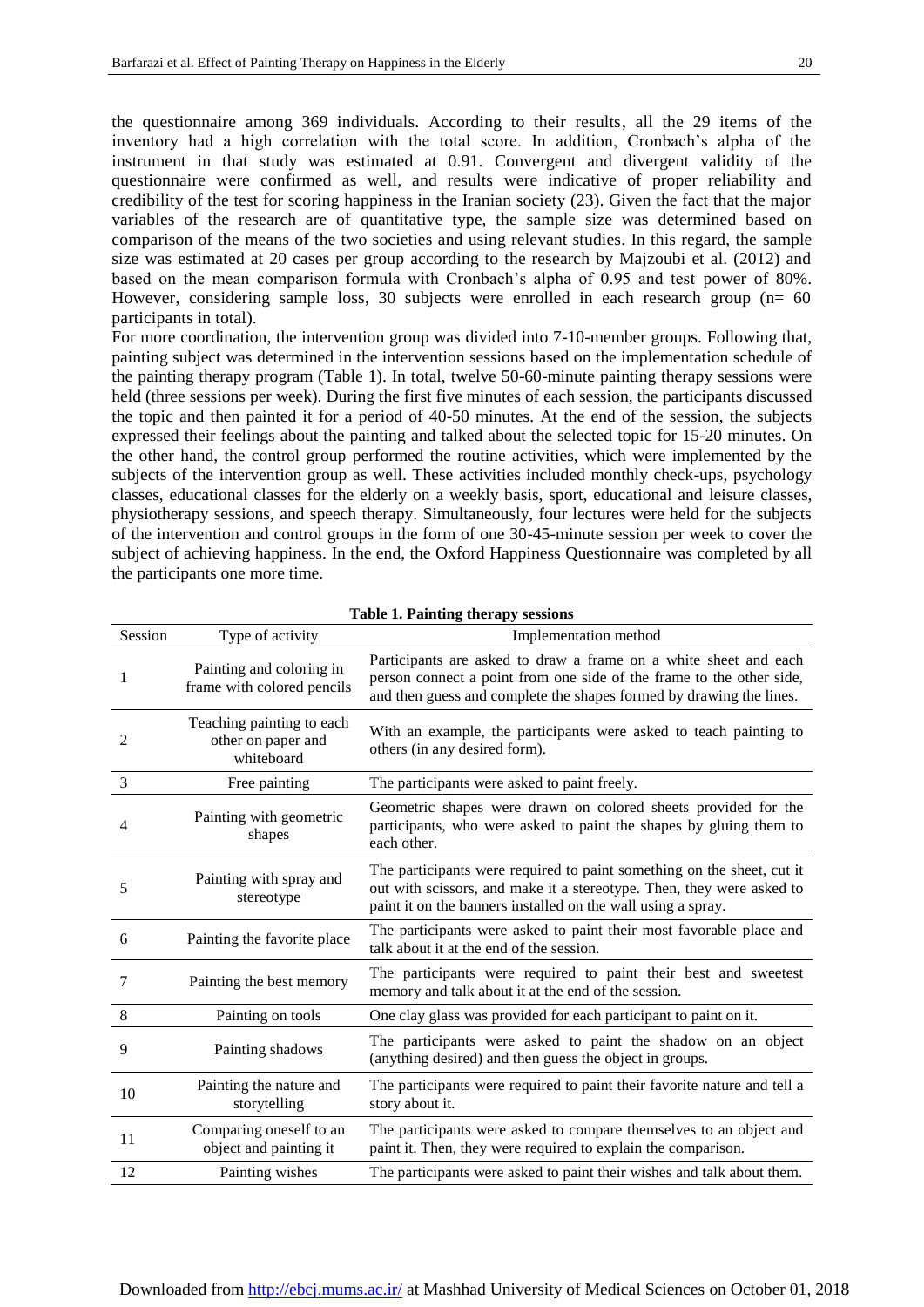Data analysis was performed in SPSS, version 21, using Kolmogorov–Smirnov and Shapiro–Wilk tests to determine the normal distribution of the variables, as well as Chi-square test, independent ttest, and Mann Whitney-U test to evaluate the homogeneity of the research groups in terms of confounding and qualitative intervening variables and to determine normally and abnormally distributed quantitative variables, respectively. In addition, independent t-test was applied to achieve the main goals of the research (in case of lack of normal distribution in Mann-Whitney U test), and paired t-test was exploited to compare the groups (in case of lack of normal distribution in Wilcoxon test). In the performed tests, reliability was considered at 95%. Some of the ethical considerations of the research included ensuring the participants of the confidentiality terms regarding their personal information and allowing them to withdraw from the research at any time.

#### **Results**

In total, 60 elderlies participated in the research with the mean age of  $72.5\pm7.2$  and  $68.3\pm5.2$  years in the intervention and control groups, respectively. According to the results of Mann-Whitney U test, both research groups were homogenous in terms of mean age  $(P=0.06)$ . In addition, 16 subjects in the intervention group (53.3%) and 17 cases in the control group (56.6%) were female. According to the results of Chi-square test, both groups were homogenous regarding gender distribution (P=0.31). In the intervention and control groups, 43.1% and 36.1% of the subjects had elementary and junior high school education, respectively. In this regard, the results of Chi-square test were indicative of homogeneity of the research groups (P=0.21). Other features, relevant tests, and demographic characteristics of the participants are presented in Table 2. According to the Mann-Whitney U test, no significant difference was observed in the mean happiness score of the intervention and control groups  $(55.2\pm6.1 \text{ vs. } 57.6\pm5.0; \text{ P} = 0.06)$ . However, the mean happiness score of the subjects in the intervention group was significantly higher, compared to that in the control group after the intervention  $(74.5\pm4.2 \text{ vs. } 55.2\pm6.1; \text{ P}<0.001)$ . Moreover, the mean score of happiness was significantly higher in the intervention group before and after the intervention, compared to the control group  $(18.2 \pm 6.0 \text{ vs. } -6.1 \pm 2.2; P < 0.001)$ .

According to the results of the Wilcoxon test, the mean happiness score of the intervention group was significantly higher after the intervention, compared to before the intervention  $(P<0.001)$ . On the other hand, there was an insignificant reduction in the mean happiness score of the subjects in the control group during the second estimation after the intervention, compared to the first calculation before the intervention (P<0.001; Table 3). However, the research groups were homogeneous in terms of life satisfaction, self-esteem, subjective well-being, satisfaction, and positive mood before the intervention. At the end of the painting therapy sessions, all the aspects significantly increased in the intervention group, compared to the control group (P<0.001; Table 3).

| Table 2. Demographic characteristics of the participants |                |                |                |              |  |  |  |
|----------------------------------------------------------|----------------|----------------|----------------|--------------|--|--|--|
| Variable                                                 |                | Intervention   | Control        | Test result  |  |  |  |
|                                                          | Single         | 1(3.0)         | 0(0.0)         |              |  |  |  |
| Marital status                                           | Married        | 23(75.8)       | 12(40.2)       | $P=0.08$     |  |  |  |
| N(% )                                                    | Widowed        | 6(21.2)        | 17(56.7)       |              |  |  |  |
|                                                          | Divorced       | 0(0.0)         | 1(3)           |              |  |  |  |
| Retirement duration (year)<br>(mean±standard deviation)  |                | $16.5 \pm 3.2$ | $17.4 \pm 3.6$ | ** $P=0.08$  |  |  |  |
|                                                          | <b>Yes</b>     | 27 (89.9)      | 26 (84.4)      | ***P=0.08    |  |  |  |
| Insurance coverage                                       | N <sub>0</sub> | 3(10.1)        | 4(13.6)        |              |  |  |  |
| Ability to perform daily routines                        | <b>Yes</b>     | 24 (80.2)      | 27 (90.4)      | ***P=0.46    |  |  |  |
| independently                                            | N <sub>0</sub> | 6(19.8)        | 3(9.6)         |              |  |  |  |
|                                                          | Yes            | 4(13.7)        | 10(33.4)       | *** $P=0.06$ |  |  |  |
| Living alone                                             | N <sub>0</sub> | 26 (86.3)      | 20(66.6)       |              |  |  |  |
|                                                          | <b>Yes</b>     | 12(40.0)       | 24 (80.0)      | ****P=0.08   |  |  |  |
| Covered by support centers                               | N <sub>0</sub> | 18(60.0)       | 6(20.0)        |              |  |  |  |
| Diagnosis of mental diseases in a                        | <b>Yes</b>     | 3(6.6)         | 5(16.3)        | ****P=0.43   |  |  |  |
| first-degree relative                                    | N <sub>0</sub> | 27 (90.4)      | 25(83.7)       |              |  |  |  |

\*Exact chi-square \*\*Independent t-test \*\*\*Fisher's exact test \*\*\*\*Chi-square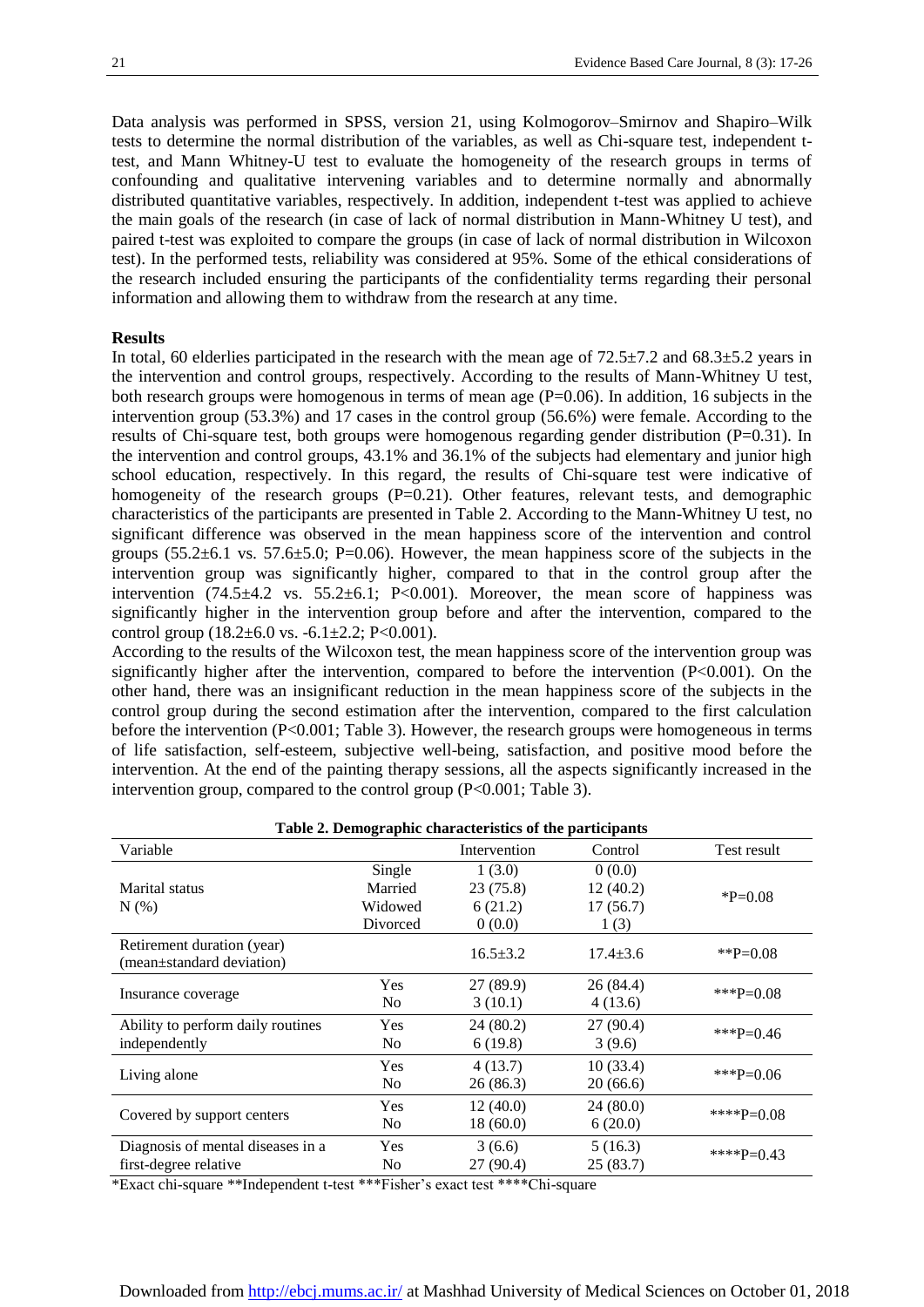|                     |                     | Group          |                |                  |  |
|---------------------|---------------------|----------------|----------------|------------------|--|
| Happiness           | Stage               | Intervention   | Control        | Inter-group test |  |
|                     |                     | Mean±standard  | Mean±standard  |                  |  |
|                     |                     | deviation      | deviation      |                  |  |
|                     | Before intervention | $16.3 \pm 8.2$ | $17.2 \pm 8.3$ | $*0.001$         |  |
| Life satisfaction   | After intervention  | $21.1 \pm 2.0$ | $15.2 \pm 3.1$ | $*0.001$         |  |
|                     | Inter-group test    | *** $P<0.001$  | *** $P<0.001$  |                  |  |
|                     | Before intervention | $13.2 \pm 0.2$ | $14.2 \pm 1.4$ | $*0.001$         |  |
| Self-esteem         | After intervention  | $18.1 \pm 9.1$ | $12.1 \pm 2.1$ | $*0.001$         |  |
|                     | Inter-group test    | *** $P<0.001$  | *** $P<0.001$  |                  |  |
|                     | Before intervention | $8.2 \pm 2.0$  | $8.1 \pm 6.8$  | $**0.05$         |  |
| Subjective<br>well- | After intervention  | $12.1 \pm 4.0$ | $8.1 + 3.5$    | $*$ *0.001       |  |
| being               | Inter-group test    | ****P<0.001    | ****P=0.89     |                  |  |
|                     | Before intervention | $8.1 \pm 2.4$  | $9.1 \pm 2.0$  | $*0.09$          |  |
| Satisfaction        | After intervention  | $10.1 \pm 2.0$ | $8.1 + 4.1$    | $*0.001$         |  |
|                     | Inter-group test    | *** $P<0.001$  | *** $P<0.001$  |                  |  |
|                     | Before intervention | $4.1 \pm 6.1$  | $6.1 \pm 2.5$  | $*0.001$         |  |
| Positive mood       | After intervention  | $7.2 \pm 6$    | $5.1 \pm 3.2$  | $*0.001$         |  |
|                     | Inter-group test    | *** $P<0.001$  | *** $P<0.001$  |                  |  |
|                     | Before intervention | $55.6 \pm 2.1$ | $57.5 \pm 6.0$ | $*0.06$          |  |
| Total<br>happiness  | After intervention  | $74.4 + 5.2$   | $55.5 \pm 0.2$ | $*0.001$         |  |
| score               | Inter-group test    | *** $P<0.001$  | *** $P<0.001$  |                  |  |

| Table 3. Means and standard deviations of scores of happiness and its dimensions before and after the |
|-------------------------------------------------------------------------------------------------------|
| intervention in the research groups                                                                   |

\*Mann-Whitney U \*\*Independent t-test \*\*\* Wilcoxon test \*\*\*\*Paired t-test

#### **Discussion**

According to the results of the current study, the mean happiness score of the participants in the intervention group increased after painting therapy, which is in line with the results of some studies. For instance, Karami et al. (2012) demonstrated the positive effect of painting therapy on reduced aggressive behaviors of female students with dyslexia, which is in congruence with our findings (24). Painting therapy is an expression of affection through art that has taken steps toward improving the internal development of individuals and the rehabilitation of patients and individuals with mental and physical disabilities. Studies have also shown that the subcategories of art therapy, such as painting therapy, can be used to control and treat aggression. Art therapists consider the use of art process significantly beneficial in helping the proper growth of interactions and reducing aggressive tendencies (25). Painting is an attractive and distinctly expressive tool that can exert significant impacts on intelligent evolution, increased capabilities, and growth of creative power. Using this tool, individuals can spiritually connect with one another. Therefore, we can understand the moods, tendencies, and characteristics of these individuals through this approach (24). In a review by Geue et al. (2010), painting therapy intervention in various studies on cancer patients reduced anxiety and depression, increased the quality of life and collaboration, had positive impacts on character growth, and enhanced self-expression, social reactions, and conditions to deal with the disease.

In this regard, our findings are consistent with the results of the mentioned study since they were indicative of the improved mental health of the participants after painting therapy (26). The point that one can understand from painting is to get the influence of the external environment and the effect of the inner and subjective issues in individuals. In other words, the effect of the external environment on the painting of an individual demonstrates their mental health (27). Participation in painting therapy sessions created the opportunity for individuals to identify, give meaning, and experience dreams and excitements in life. In addition, these classes help individuals to express their thoughts and feelings through projection, thereby establishing emotional and social compatibility (28). According to the results of Zaghimi et al. (2011), who conducted a research to determine the role of painting therapy in reduced anxiety of patients with chronic mental disorders in Qazvin, Iran, painting therapy had no significant impact on the decrease of anxiety in these individuals.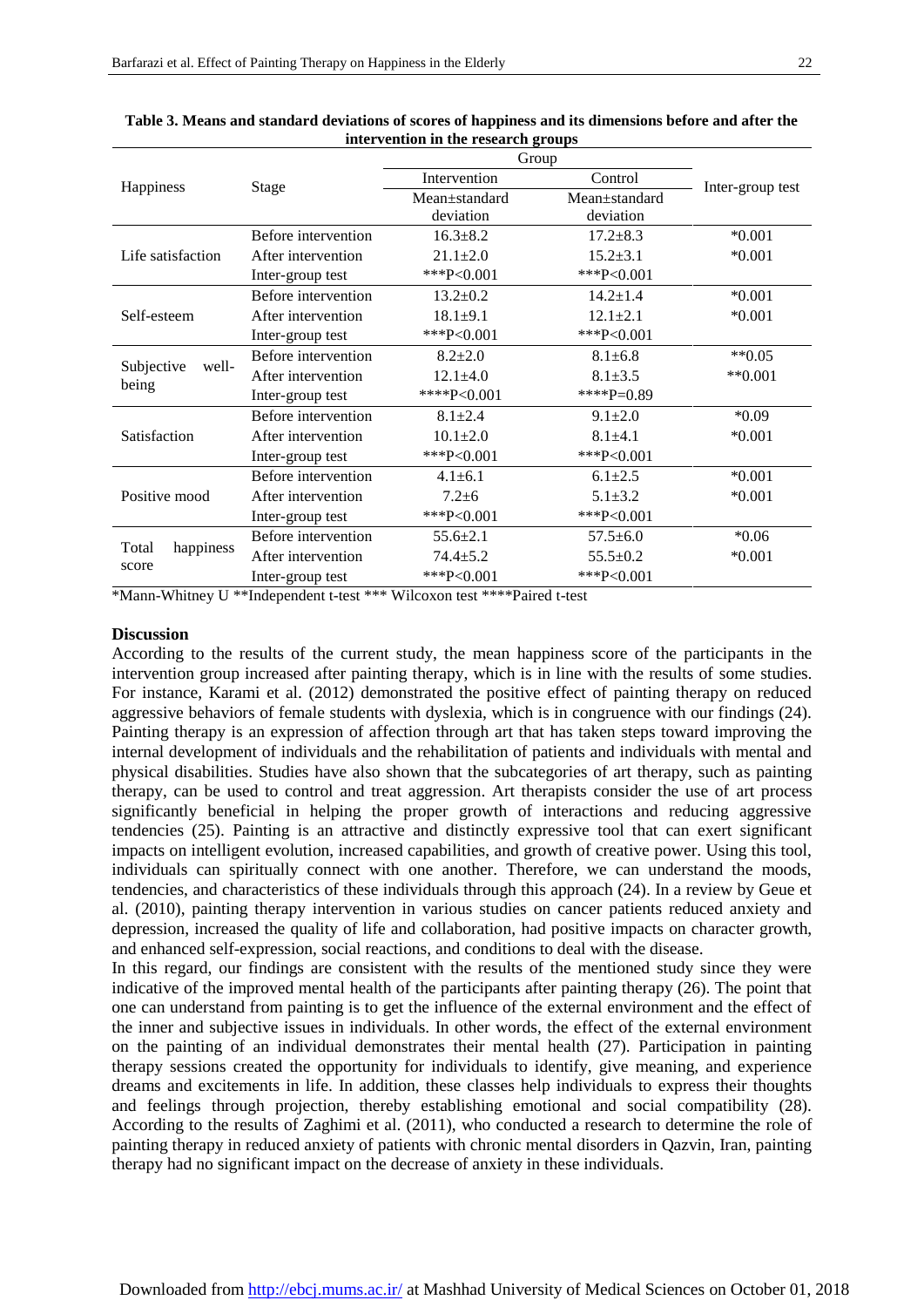In this regard, our findings were inconsistent with the results of the mentioned study, which might be due to the use of different tools and performing interventions on those with mental problems (29). In 2010, Mimi et al. conducted a research on 70 elderlies in the nursing homes of Hong Kong, China, to evaluate the effect of humor therapy on alleviating pain and increasing happiness in participants. According to their results, humor therapy increased happiness in the elderly (30). In this respect, our findings were in accordance with the results of the mentioned study. One of the causes of this similarity might be the mutual impact of humor and painting therapy on the reduction of anxiety.

According to the evaluations, painting therapy increases flexibility in dealing with anxiety and plays a significant role in neutralizing negative emotions. In a research by Panah Ali et al. (2016), narrative therapy sessions increased life expectancy and happiness in the elderly of their test group, compared to their control group. These results demonstrated that group narrative therapy exerted positive impacts on life expectancy and happiness of the elderly (31). Our findings are in line with the results of the mentioned study regarding the specific role of reflection in narrative therapy, which also exists in painting therapy. Another cause of this similarity in results might be performing the two studies in groups. Performing group activities has been widely accepted, where constructive interactions between members and interventions of a trained leader are applied to help members understand their responsibility toward their own feelings and encourage them to focus on the reality and think about the consequences of their current behavior. In group therapy, members of the group find their feeling of social solidarity by comprehending their similarities. In group training, pouring out negative emotions is essential since mental discharge is a group and social phenomenon and only occurs in the presence of others, and in turn, increases the effectiveness of group training (32).

In a study by Majzoobi et al. (2012), structured reminiscence had no significant effect on the quality of life score of the elderly. Nevertheless, there was a significant increase in the happiness score of these individuals, which was maintained during a one-month follow up (33). In this regard, our findings were in congruence with the results of the mentioned study. The similarity between painting therapy and reminiscence is mental imagination. According to studies, imagination increases happiness in people. Moreover, Majzoobi concluded that happiness improves faster compared to the quality of life, thereby introducing it as an intermediating factor. Mental imagination restores positive emotions in the elderly. Bryant (2005) and other researchers believed that imagination and memories cause positive emotions in people. According to these scholars, mental imagination increases imagination about memories. In fact, a person remembers things about a memory that are often not the negative aspects of the event, which significantly increases positive emotions and happiness in the elderly (34).

According to the results of the present study, a significant enhancement was observed in the dimension of life satisfaction in the intervention group after painting therapy, which is in line with the results obtained by Rezaei et al. (2017). Their results were indicative of improvement of mental state and life satisfaction in the subjects by having an active leisure time (35). Regarding the dimension of self-esteem, our findings were consistent with the results obtained by Nasiri et al. (2013). In the present research, painting therapy significantly increased self-esteem in the subjects. Nasiri et al. also showed that being happy led to enhanced self-esteem in the participants (36). In the current study, one of the aspects of happiness is subjective well-being. In this respect, our findings were consistent with the results obtained by Salehi et al. (2016), who proved that improving hope and having goals in life led to increased subjective well-being. In fact, subjective well-being implies the emotional assessment of individuals from their lives and includes pleasant feelings. It could be stated that painting therapy in the current research caused pleasant feelings in the subjects, which resulted in improved subjective well-being of the subjects (37).

No research has been conducted on satisfaction. Nevertheless, painting therapy can promote satisfaction in the elderly as an active and purposeful function since satisfaction is a deep internal happiness caused by individual experiences (38). Another dimension of happiness is a positive mood, regarding which no specific research has been carried out. However, results of previous studies have demonstrated that positive mood can be formed by watching movies, reading stories, designing and painting, listening to music, giving gifts, improving imagination, giving feedback, and building social interactions (39). According to the results, the mean score of happiness significantly decreased in the control group in the second assessment. In addition, there was a reduction in all dimensions of happiness in the control group, with the exception of subjective well-being, which implies the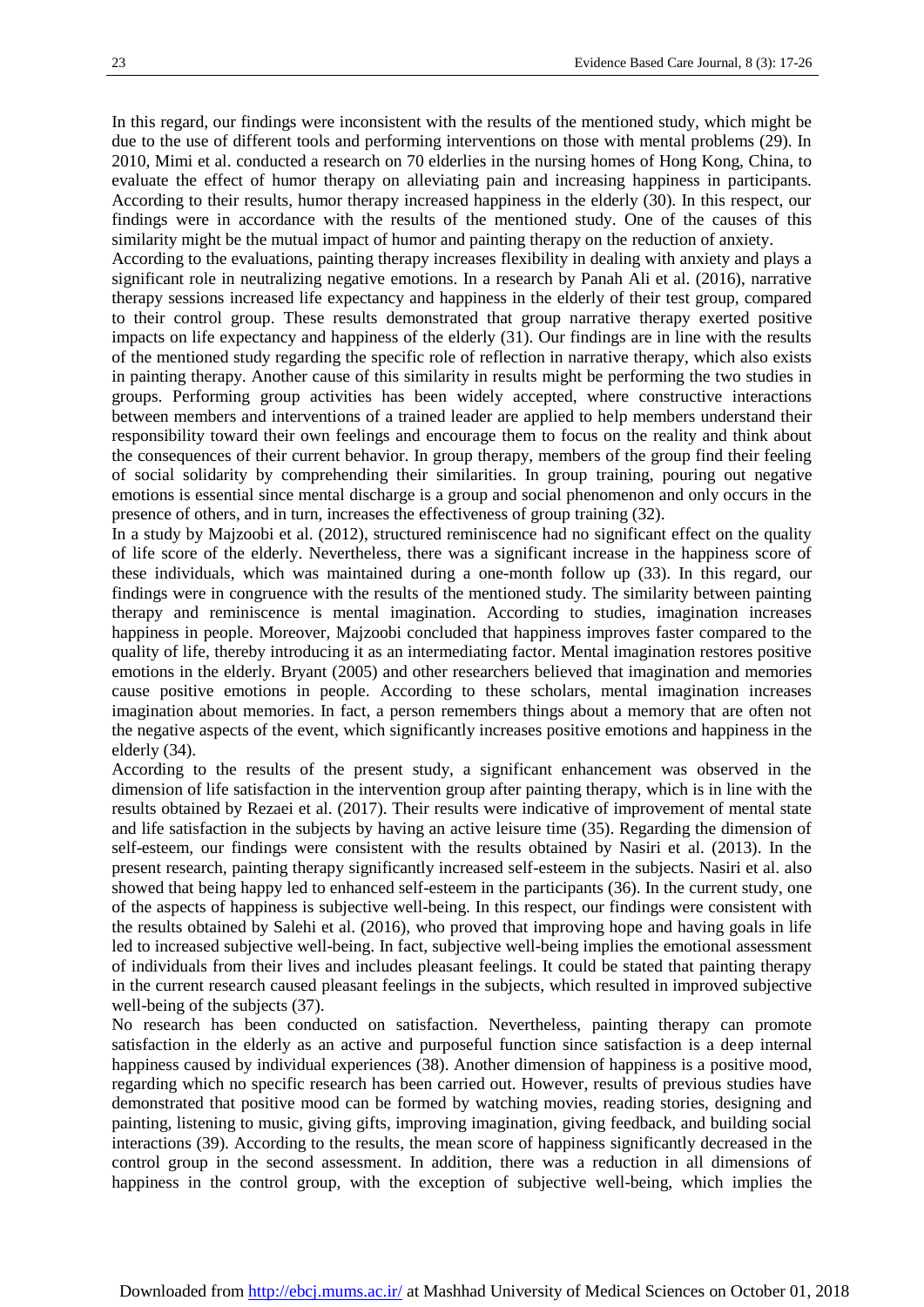emotional evaluation of life by a person. This evaluation is internal, personal, and mental and includes pleasant feelings (40). The satisfaction dimension, which had the most level of reduction in the control group, is a general feeling of happiness caused by individual experiences (38).

It could be stated that the dimensions that imply internal feelings are more stable and less volatile over time. In addition, some of the happiness dimensions are seriously affected by external factors. In the control group, the mean score of happiness decreased after the intervention (about 4.5%). Given the fact that the necessary measures were taken to prevent the change of condition in all the elderly in the control group, this change might be due to usual fluctuations of happiness at different times. On the other hand, the mean score of happiness changed by 35% in the intervention group (seven times more than the control group) after painting therapy sessions. Therefore, the change in the intervention group was greater than that in the control group, thereby confirming the effectiveness of the intervention. Nevertheless, this change could be due to various factors and requires further research. Therefore, it is recommended that further studies be conducted on the factors affecting happiness and its various dimensions in the elderly. In addition, our findings demonstrated that painting therapy increased happiness in the elderly. Given the increased population of the elderly, most of whom deal with situations that demoralize them and exert negative impacts on their mental health, this therapeutic technique can be used as an easy and low-cost technique to prevent mental and emotional problems of this group of people in the community. It is recommended that the elderly residing in nursing homes be evaluated in future studies. With regards to the results, it seems that the effect of happiness on the quality of life can be assessed in further studies as well.

#### **Implications for Practice**

According to the results of the current study, painting therapy significantly increased happiness in the elderly. Given the fact that this approach is non-pharmaceutical, simple, and in the area of nursing performance, it could be used as an effective intervention in nursing homes and health care and rehabilitation centers for the elderly to improve their happiness.

#### **Acknowledgments**

This article was derived from a Master's thesis on the elderly with the code of 960586 (Code: IRCT20171126037636N1) approved by the research deputy of Mashhad University of Medical Sciences. Hereby, we extend our gratitude to the research deputy of the university, employees of the student healthcare center and Neshat nursing home, and all of the participants and their families for assisting us in this research.

#### **Conflicts of Interest**

The authors declare that there are no conflicts of interest regarding the publication of this article.

#### **References**

- 1. Kooshyar H, Ghanbari Hashemabadi BA, Esmaili H, Parvandi Z, Ghandeharian F, Habibi R. Effects of group reminiscence therapy on disability of nursing home residents in Mashhad–Iran 2011. Iran J Ageing. 2012;7(3):21-9.
- 2. Fathi-Rezaee Z, Aslankhani MA, Farsi A, Abdoli B, Zamani-Sani SH. A comparison of three functional tests of balance in identifying fallers from non-fallers in elderly people. Knowl Health. 2010;4(4):22-7.
- 3. Minichiello V, Coulson I. Contemporary issues in gerentology:promoting positive age. Abingdon: Routledge; 2010.
- 4. Sheibani Tazraji F, Pakdaman S, Dadkhah A, Tavakoli H, Reza M. The effect of music therapy on depression and loneliness in old people. Iran J Ageing. 2010;5(2):6-10.
- 5. Abedi A, Mirzai P. Compare the effectiveness of cognitive behavioral social skills training in Fordyce and increase happiness of high school students. N Educ Thought. 2006;2(3):51-75.
- 6. Jokar B. Relationship between goal-oriented and happiness. J Psychol. 2007;2(5):35-53.
- 7. Singh K, Jha SD. Positive and negative affect, and grit as predictors of happiness and life satisfaction. J Indian Acad Appl Psychol. 2008;34(2):40-5.
- 8. Myers DG, Diener E. Who is happy? Psychol Sci Elderly. 2010;6(1):10-9.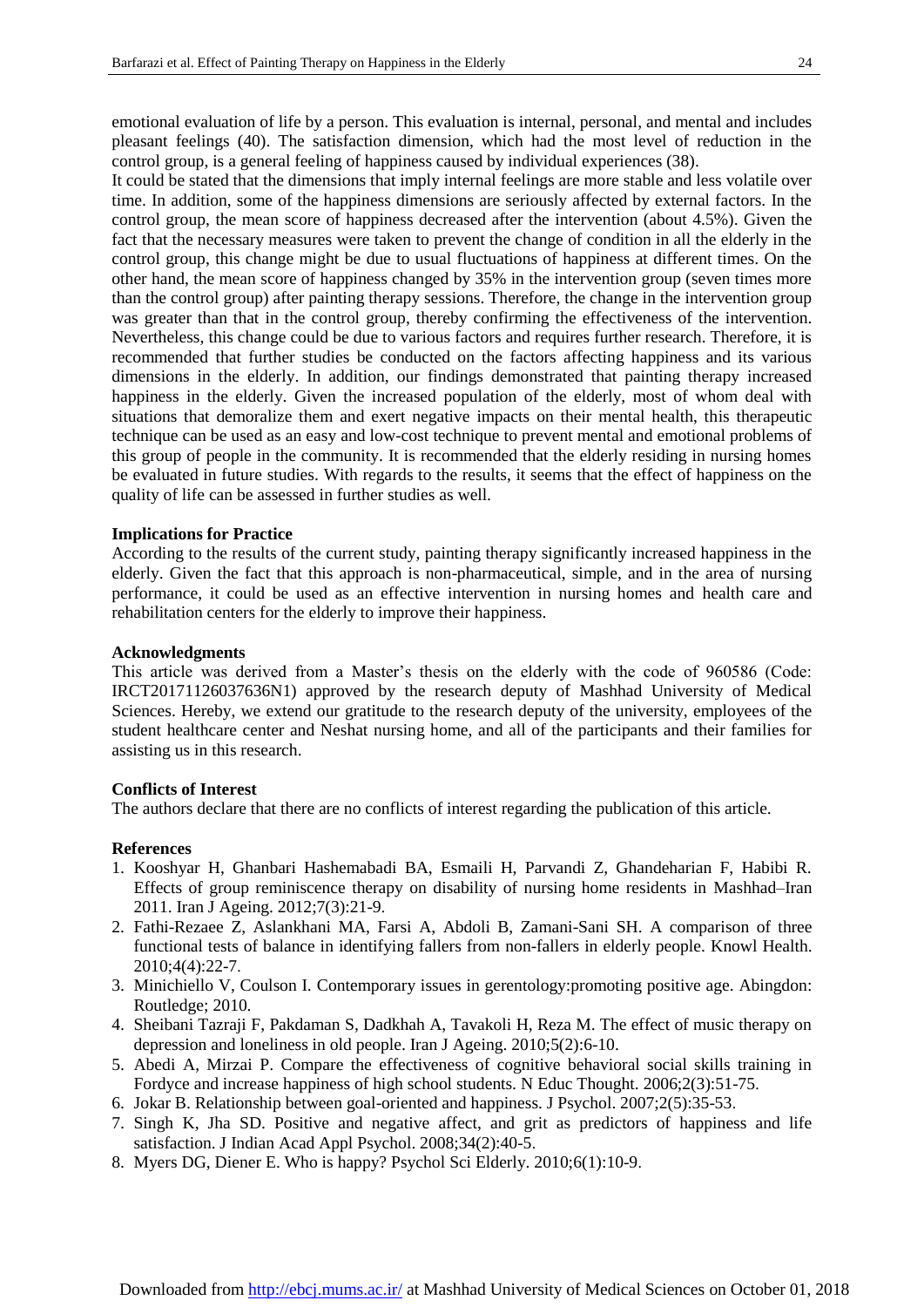- 9. Majzobi MR, Momeni K, Amani R, Hojjat KM. The effectiveness of structured group reminiscence on the enhancement of the elderly's life quality and happiness. Dev Psychol. 2013;9(34):189-202.
- 10.King LA, Napa CK. What makes a life good? J Personal Soc Psychol. 1998;75(1):156.
- 11.DeNeve KM, Cooper H. The happy personality and personality: a meta-analysis of 137 personality traits and subjective well-being. Psychol Bull. 1998;124(2):197.
- 12.Myers DG. Exploring psychology. London: Macmillan; 2004.
- 13.Moradinejad S, Sahbaee F, Nakavand M, Zare M. The effect of reminiscence therapy on elderly mental health. Iran J Ageing. 2010;5(3):25-20
- 14.Najafi B, Arzaghi M, Fakhrzadeh H, Sharifi F, Shoaei S, Alizadeh M, et al. Mental health status and related factors in aged population: urban health equity assessment and response tool (Urban-HEART) study in Tehran. Iran J Diabetes Metab. 2013;13(1):62-73.
- 15.Rezaei F, Farokhi A. The effect of instructional self-talk on the implementation of simple complex motor skills in students. Res Sport Sci. 2009;4(25):127. (Persian)
- 16.Bond KS, Jorm AF, Kitchener BA, Kelly CM, Chalmers KJ. Development of guidelines for family and non-professional helpers on assisting an older person who is developing cognitive impairment or has dementia: a Delphi expert consensus study. BMC Geriatr. 2016;16(1):129.
- 17.Ghasemi A, Karimi Moonaghi H, Mohajer S, Mazlom SR, Shoeibi N. Effect of self-management educational program on vision-related quality of life among elderly with visual impairment. Evid Based Care. 2018;8(1):35-44.
- 18.Mahdavi A. Introduction to art therapy. Profess Rahpooyeh Art J. 2011;2(3):28-33. (Persian)
- 19.Kelly CG, Cudney S, Weinert C. Use of creative arts as a complementary therapy by rural women coping with chronic illness. J Holistic Nurs. 2012;30(1):48-54.
- 20.Hass-Cohen N. Art therapy mind body approaches. Progress Fam Syst Res Ther. 2003;12:24-38.
- 21.Hodkinson HM. Evaluation of a mental test score for assessment of mental impairment in the elderly. Age Ageing. 2014;1(4):233-8.
- 22.Foroughan M. Screening for dementia, validated cognitive tests in Iranian elderly. Tehran: Arjmand Press; 2010. (Persian)
- 23.Alipour A, Agah Heris M. Reliability and validity of the Oxford Happiness Inventory among Iranians. J Iran Psychol. 2010;3(11):287-98.
- 24.Karami J, Alikhani M, Zakiei A, Khodadi K. The effectiveness of art therapy (painting) in reducing the aggressive behavior of students with dyslexia. J Laern Disabil. 2012;1(3):105-17. (Persian)
- 25.Kaplan FF, Kaplan F. Art therapy and social action. London: Jessica Kingsley Publishers; 2007.
- 26.Goetze H, Geue K, Buttstädt M, Singer S, Schwarz R. Art therapy for cancer patients in outpatient care. Psychological distress and coping of the participants. Forschende Komplementarmedizin (2006). 2009;16(1):28-33.
- 27.Noori F. Art and children with disabilities. J Special Educ. 2010;15(9):22-3.
- 28.Kalmanowitz D, Lloyd B. Art therapy and political violence: with art, without illusion. Abingdon: Routledge; 2004.
- 29.Zeighami R. The effect of therapeutic painting on reducing the anxiety of chronic psychiatric patients in Qazvin in 2011. J Psychol. 2011;5(8):12-8.
- 30.Tse MM, Lo AP, Cheng TL, Chan EK, Chan AH, Chung HS. Humor therapy: relieving chronic pain and enhancing happiness for older adults. J Aging Res. 2010;2010:343574.
- 31.Changizi F, Panahali A. Effectiveness of group narrative therapy on life expectancy and happiness of the elderly in Tabriz. J Educ Sci. 2016;9(34):63-76. (Persian)
- 32.Rahimi M, Khayyer M. The relationship between family communication patterns and quality of life in Shiraz high schools. J Educ Psychol Stud. 2007;10:5-25.
- 33.Majzoobi MR, Momeni K, Amani R, Hojjat KM. The effectiveness of structured group reminiscence on the enhancement of the elderly's life quality and happiness. Dev Psychol. 2013;9(34):189-202. (Persain)
- 34.Bryant FB, Smart CM, King SP. Using the past to enhance the present: Boosting happiness through positive reminiscence. J Happin Stud. 2005;6(3):227-60.
- 35.Rezaei S, Esmaeili M. The effect of physical activities on the quality of life, hope and life satisfaction among the elderly in Ilam city. J Gerontol. 2017;2(1):29-40. (Persian)